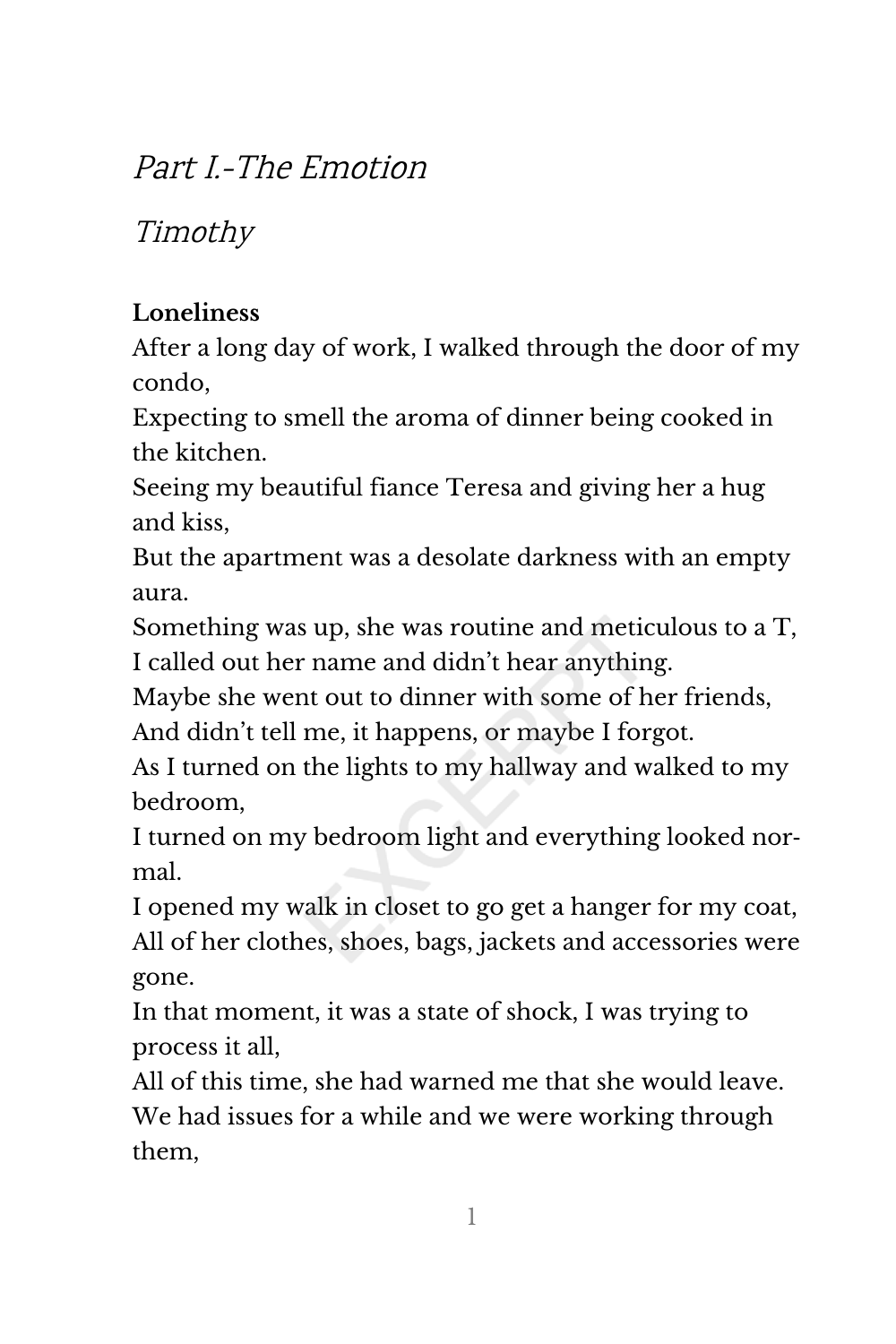She was serious about walking away from our engagement. I looked on our dresser and there was her engagement ring,

With a note, I was afraid to open and read to be honest. The truth had to be read and as a man, I needed to know how she felt,

My heart all of sudden felt alone and out of place reading the note.

After reading the note, my body started to feel numb,

I started walking through the house to see if she took any‐ thing else.

Nothing. Not one other thing than her belongings, that was it,

She was the last to leave the apartment today and she did it quietly.

The apartment was so quiet, you can hear my heart beat‐ ing,

As I finally took off my coat, hung it up in the closet and ventured into the living room.

I was no longer hungry, it was 8:00 at night, I was mentally tired,

Physically drained and still shocked, sad, and feeling sor‐ row.

The three Ss infiltrated another S, my soul,

There was no coming back from this as I sat on my couch. My mom and sister warned me of this day coming,

But cocky, facetious me had bravado, pride and ego.

A woman like her wasn't going to leave a corporate amer‐ ica financial manager,

Who made tons of money, drove a nice car and gave her